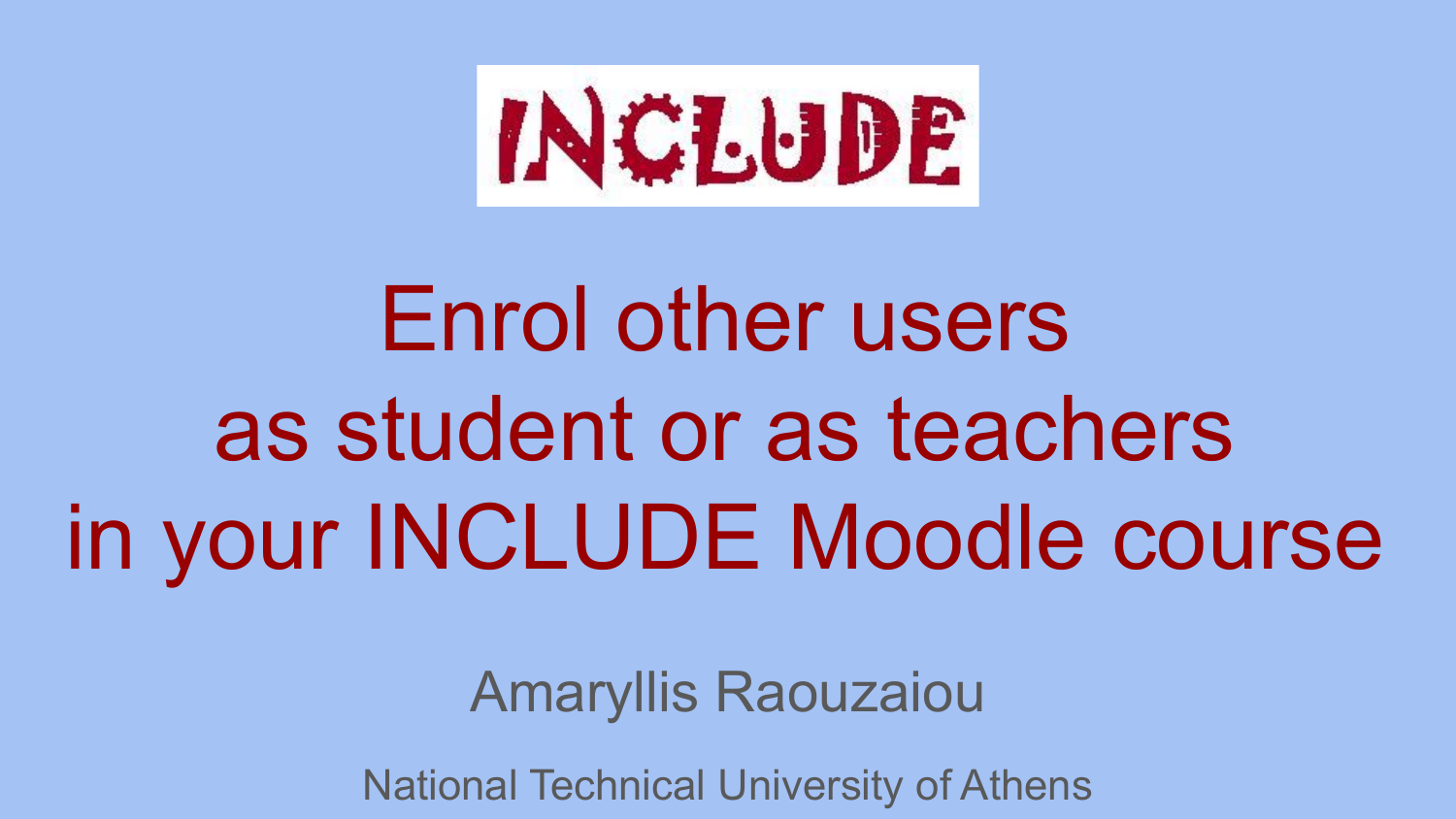#### **1. How to enrol other users as students**

For students' enrolment in INCLUDE Moodle use **Self enrolment** with an **enrolment key** in order to control who can have access to a course.

The enrolment key is a case-sensitive word of your choice (it can be numerical, alphabetical or alphanumerical) that you will be prompted to enter when creating a class. Once the class has been created, you can view and change your class enrolment key at any time by navigating to the class settings page.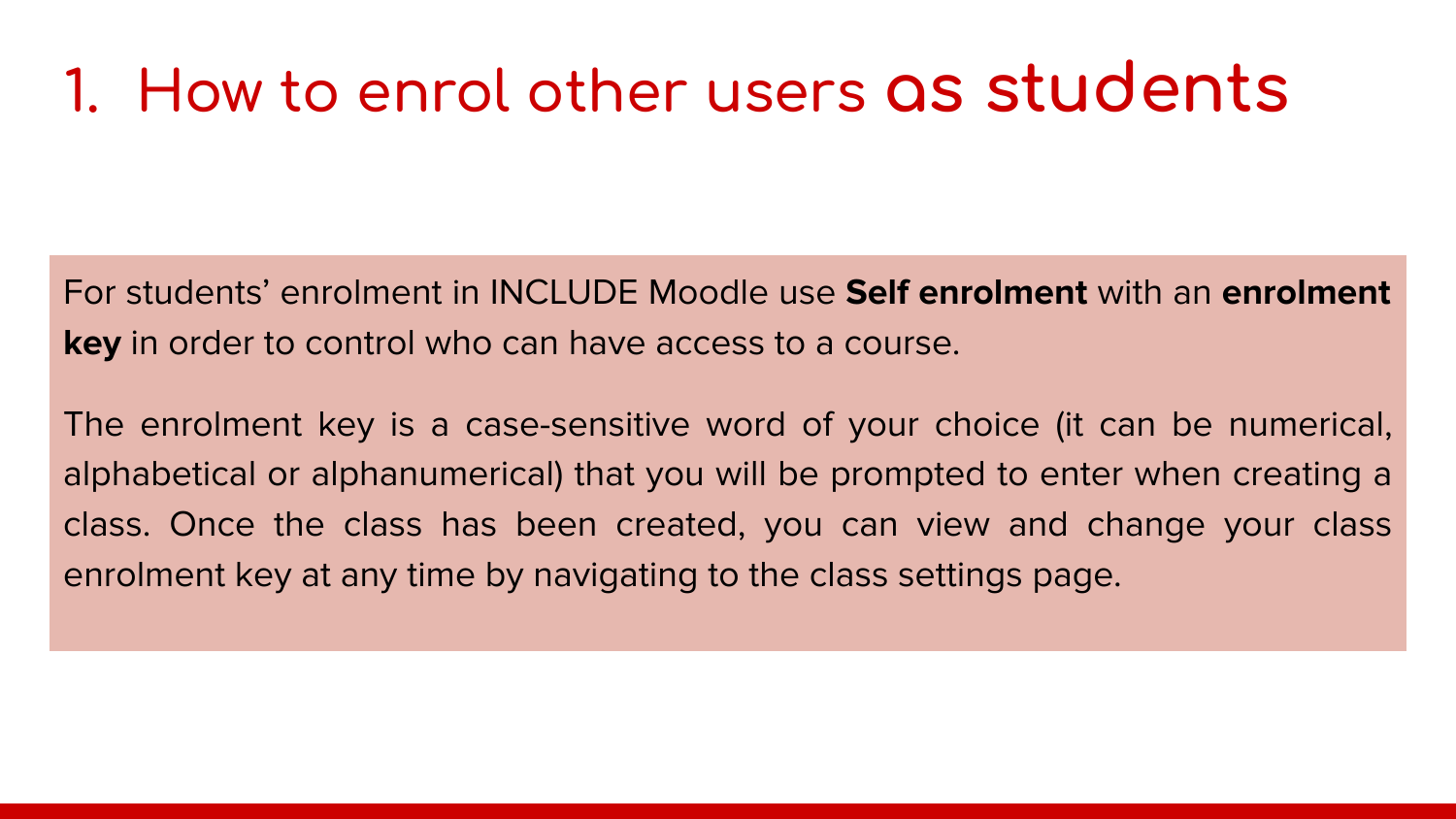$2 + 0$ 

 $000$ 

自必负

#### **1.1 How to activate self enrolment**

You select **Enrolment methods** from **Course administration** menu

Manual enrolments

Self enrolment (Student)

 $\div$ 

Add method Choose

Guest access



In the page that appears, enable self enrolment (its eye should be open)

| # Home | <b>9%</b> Dashboard                                     | <b>Em Events</b> | My Courses | A This course |  |
|--------|---------------------------------------------------------|------------------|------------|---------------|--|
|        |                                                         |                  |            |               |  |
|        | > My courses > test_course1 > Users > Enrolment methods |                  |            |               |  |
|        | Enrolment methods                                       |                  |            |               |  |

 $\alpha$ 

 $\mathbf{0}$ 

and then click the edit icon on the right...

+ +

۰

> Site administration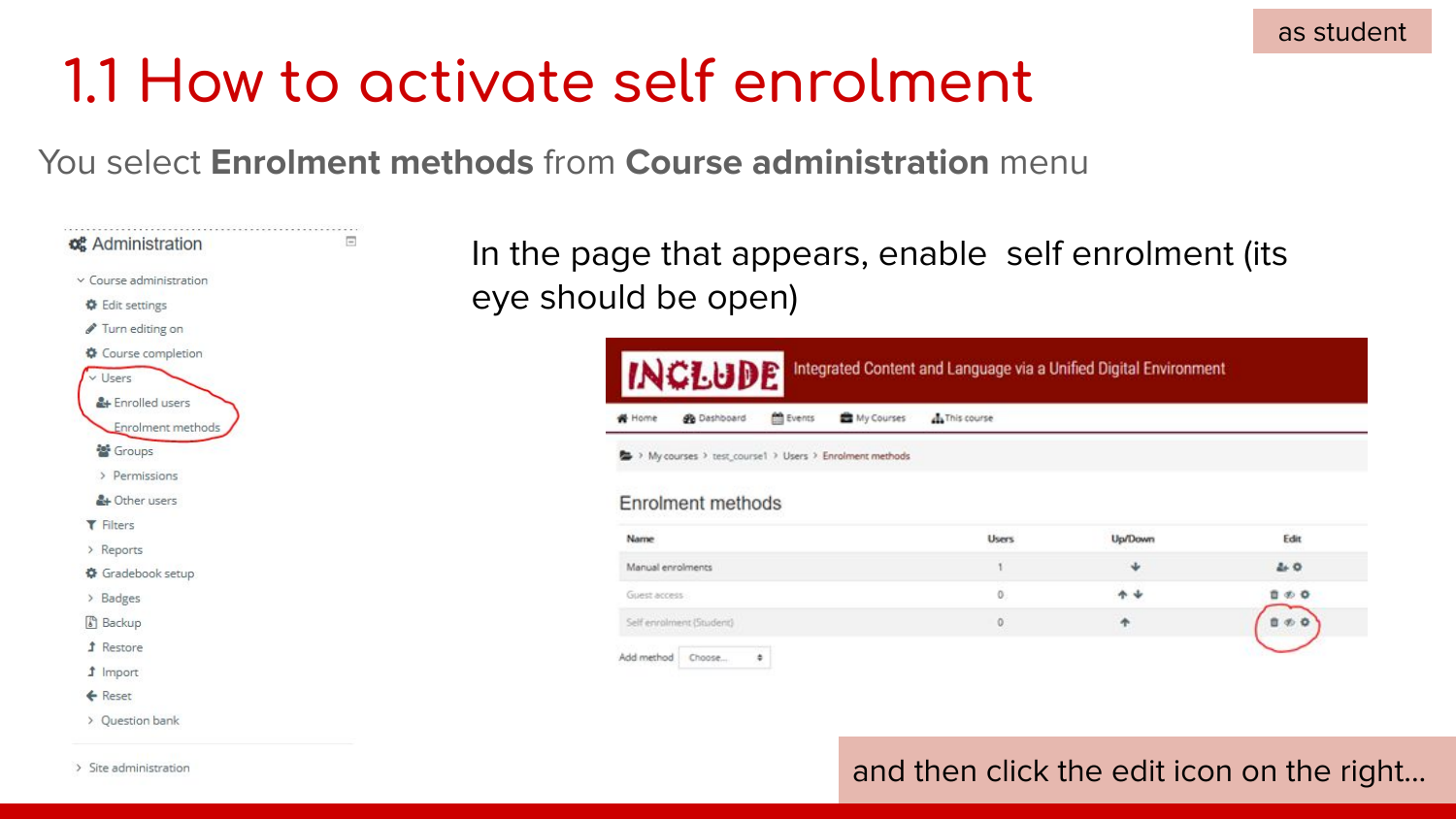# **1.2 How to add an enrolment key**

Add your **enrolment key** in the box

provided. (Click Unmask to see

what you are typing.)

- Click the **Save changes** button.
- Send the enrolment key to your

future students!

| <b>INCLUDE</b>                                                                     |                       | Integrated Content and Language via a Unified Digital Environment |  |
|------------------------------------------------------------------------------------|-----------------------|-------------------------------------------------------------------|--|
| Events<br><b>Dashboard</b><br>Home                                                 | My Courses            | <b>A</b> This course                                              |  |
| > My courses > test_course1 > Users > Enrolment methods > Self enrolment (Student) |                       |                                                                   |  |
| Self enrolment                                                                     |                       |                                                                   |  |
| Self enrolment                                                                     |                       |                                                                   |  |
| Custom instance name                                                               |                       |                                                                   |  |
| Allow existing enrolments                                                          | Yes $\triangleq$      |                                                                   |  |
| Allow new enrolments @                                                             | Yes $\Rightarrow$     |                                                                   |  |
| Enrolment key                                                                      | Click to enter text & |                                                                   |  |
| Use group enrolment keys @                                                         | No $\triangleq$       |                                                                   |  |
| Default assigned role                                                              | Student               | ۰                                                                 |  |
| Enrolment duration @                                                               | $\theta$              | Enable<br>days<br>٠                                               |  |
| Notify before enrolment expires                                                    | No.                   | ٠                                                                 |  |
| Notification threshold<br>ഒ                                                        | $\mathbf{A}$          | $-1 - 1$<br>$\overline{a}$                                        |  |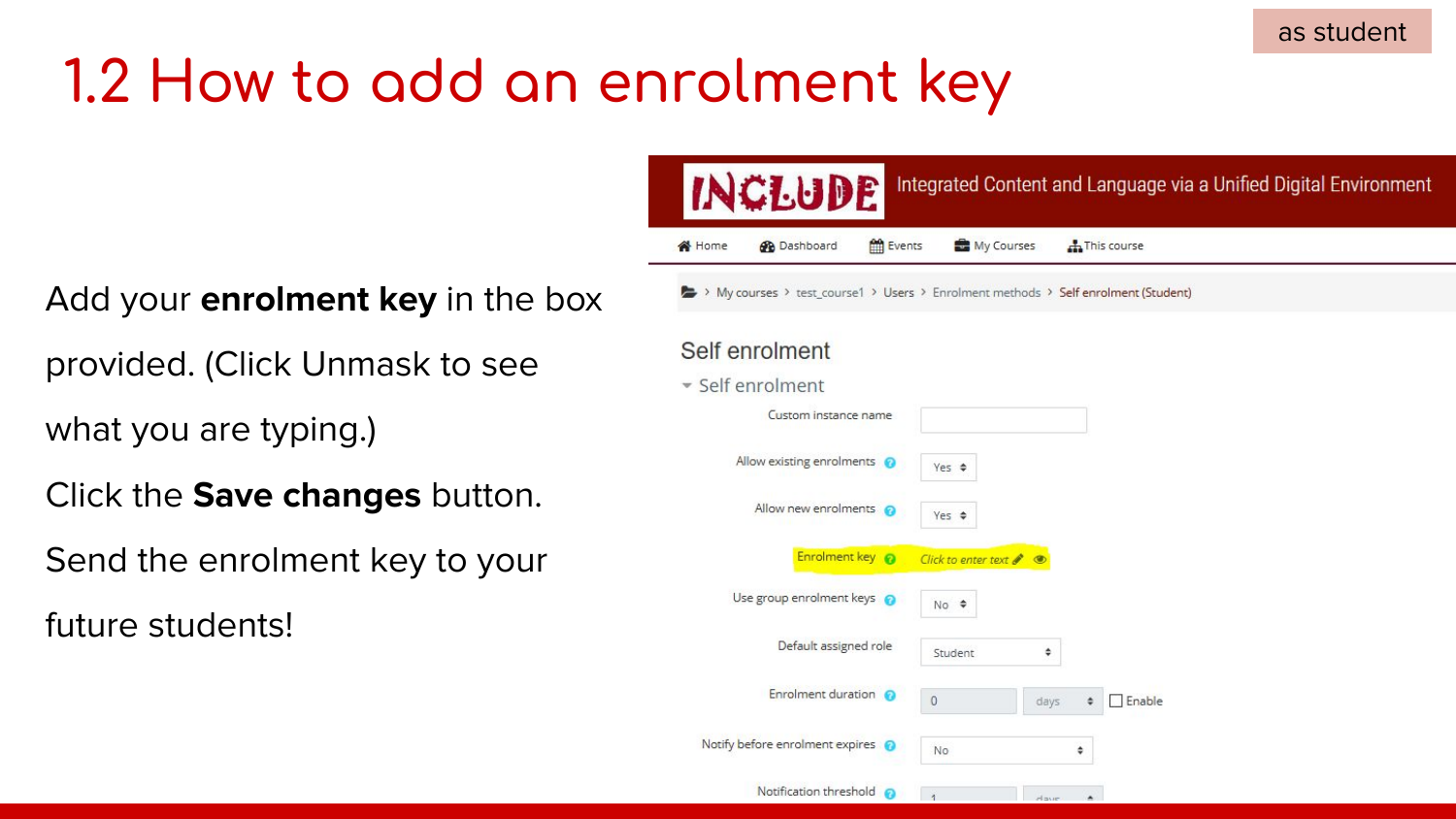It is possible also to enrol students into the course and also directly into **groups** by use of a **group enrolment key.**

- 1. Follow the steps of **slide 1.2**
- 2. Before clicking **Save**

**Changes** button, change

the setting **Use group** 

**enrolment keys** to **Yes**

3. Save the changes

| <b>I BUTT WARRING WITH MILLIMITED</b> | Yes $\div$                 |      |   |        |
|---------------------------------------|----------------------------|------|---|--------|
| Allow new enrolments                  | Yes $\div$                 |      |   |        |
| Enrolment key                         | $\cdots$<br>$\circledcirc$ |      |   |        |
| Use group enrolment keys @            | Yes $\div$                 |      |   |        |
| Default assigned role                 | Student                    | ÷    |   |        |
| Enrolment duration @                  | $\theta$                   | days | ÷ | Enable |
| Notify before enrolment expires @     | <b>No</b>                  |      | ÷ |        |
| Notification threshold<br>ഭ           | 1                          | days |   |        |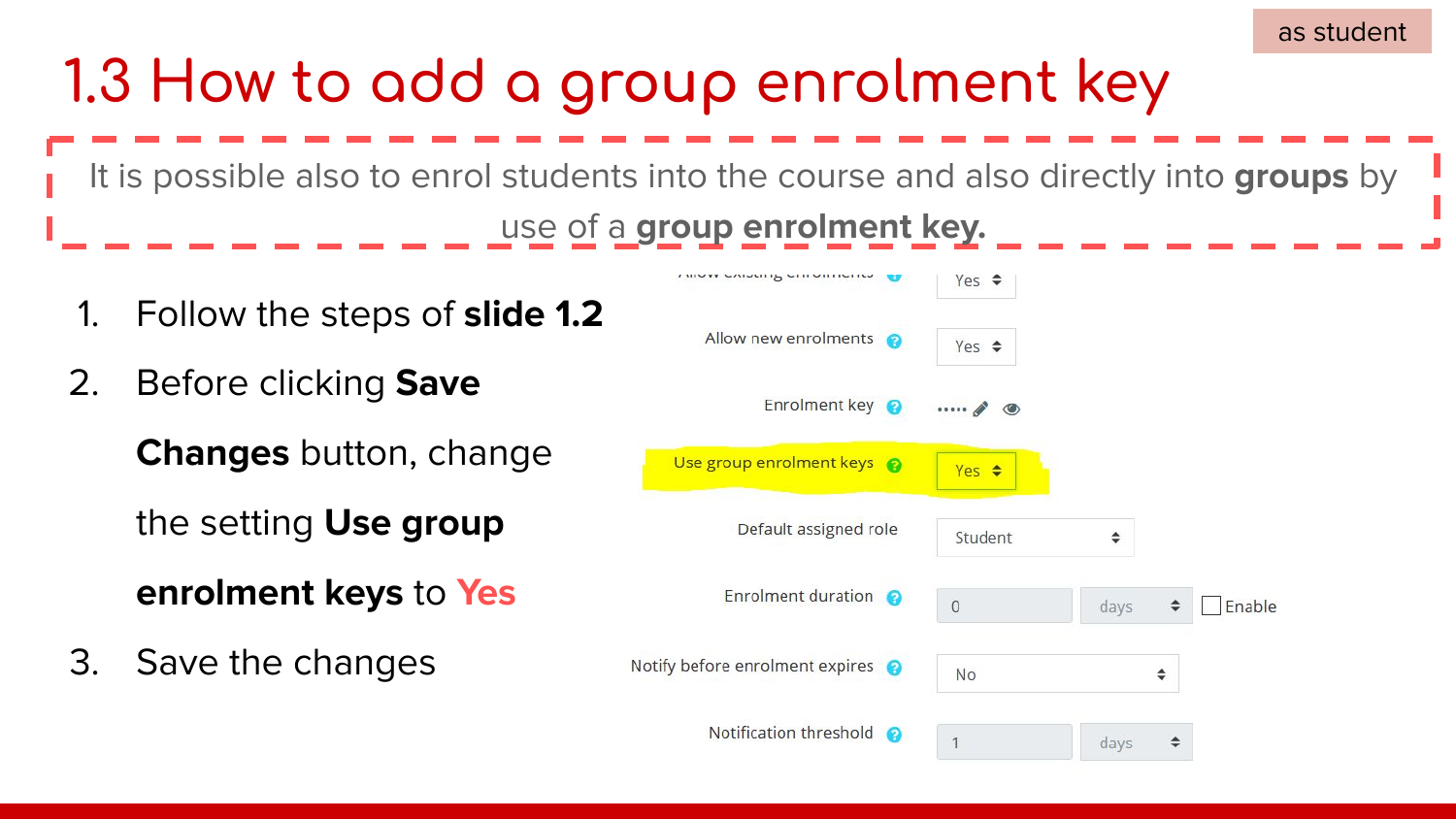$\rightarrow$  In the Course administration settings, click **Groups>Create groups**

| $\rightarrow$ You are in the page where you can create a |
|----------------------------------------------------------|
| group                                                    |

➔ Click **Create group**

| test_course1 Groups<br>Groups | Members of:      |  |
|-------------------------------|------------------|--|
|                               | $\lambda$        |  |
|                               |                  |  |
|                               |                  |  |
|                               |                  |  |
|                               |                  |  |
|                               |                  |  |
|                               | $\checkmark$     |  |
| Edit group settings           | Add/remove users |  |
|                               |                  |  |
|                               |                  |  |

#### **C** Administration

- $\times$  Course administration
	- **♦** Edit settings
	- Turn editing off
	- Course completion
	- v Users
	- & Enrolled users
	- $\times$  Enrolment methods

Self enrolment (Student)

**警 Groups** 

> Permissions

<sup>2</sup>+ Other users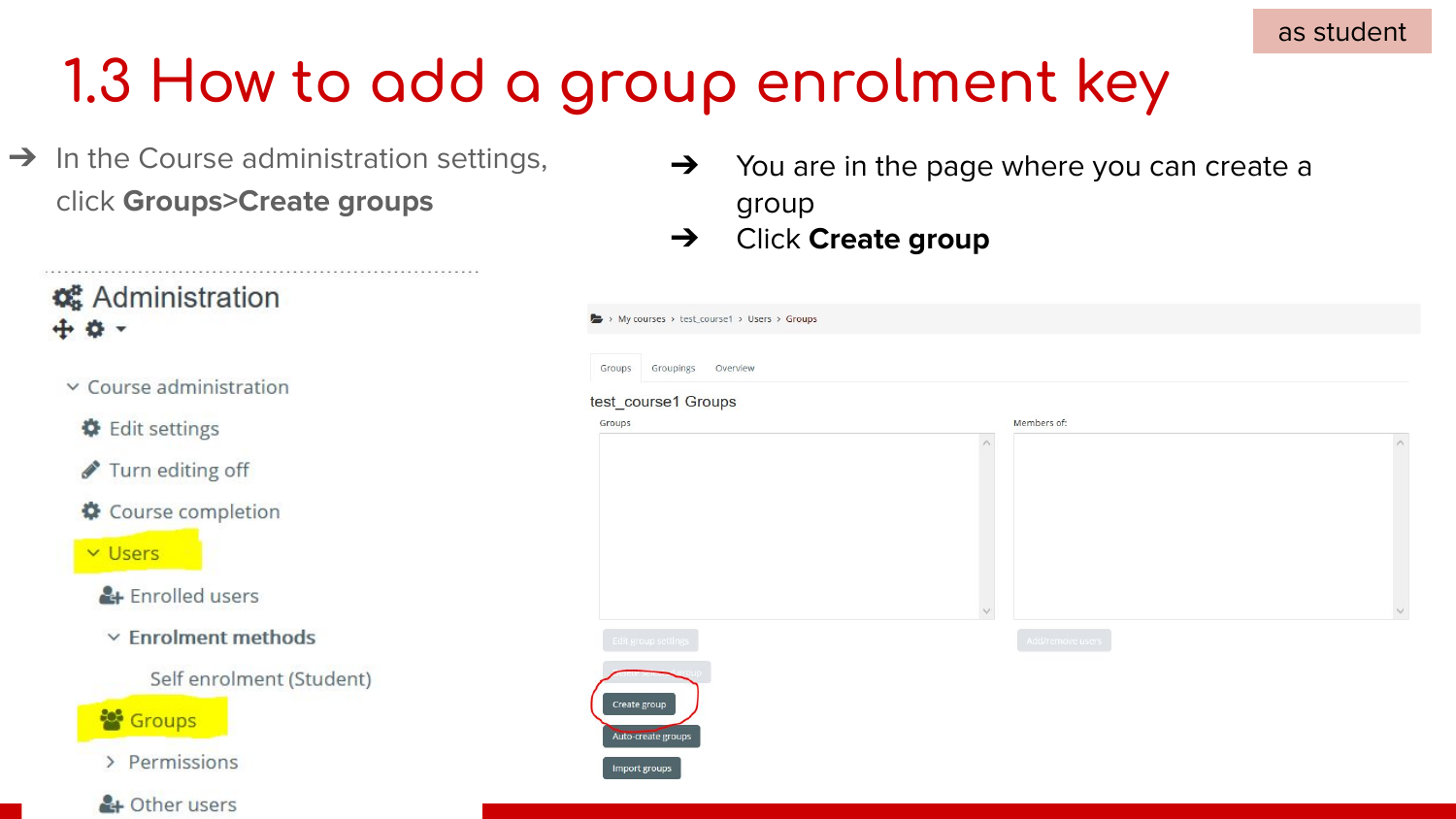1. Add a **name** for the group you will create

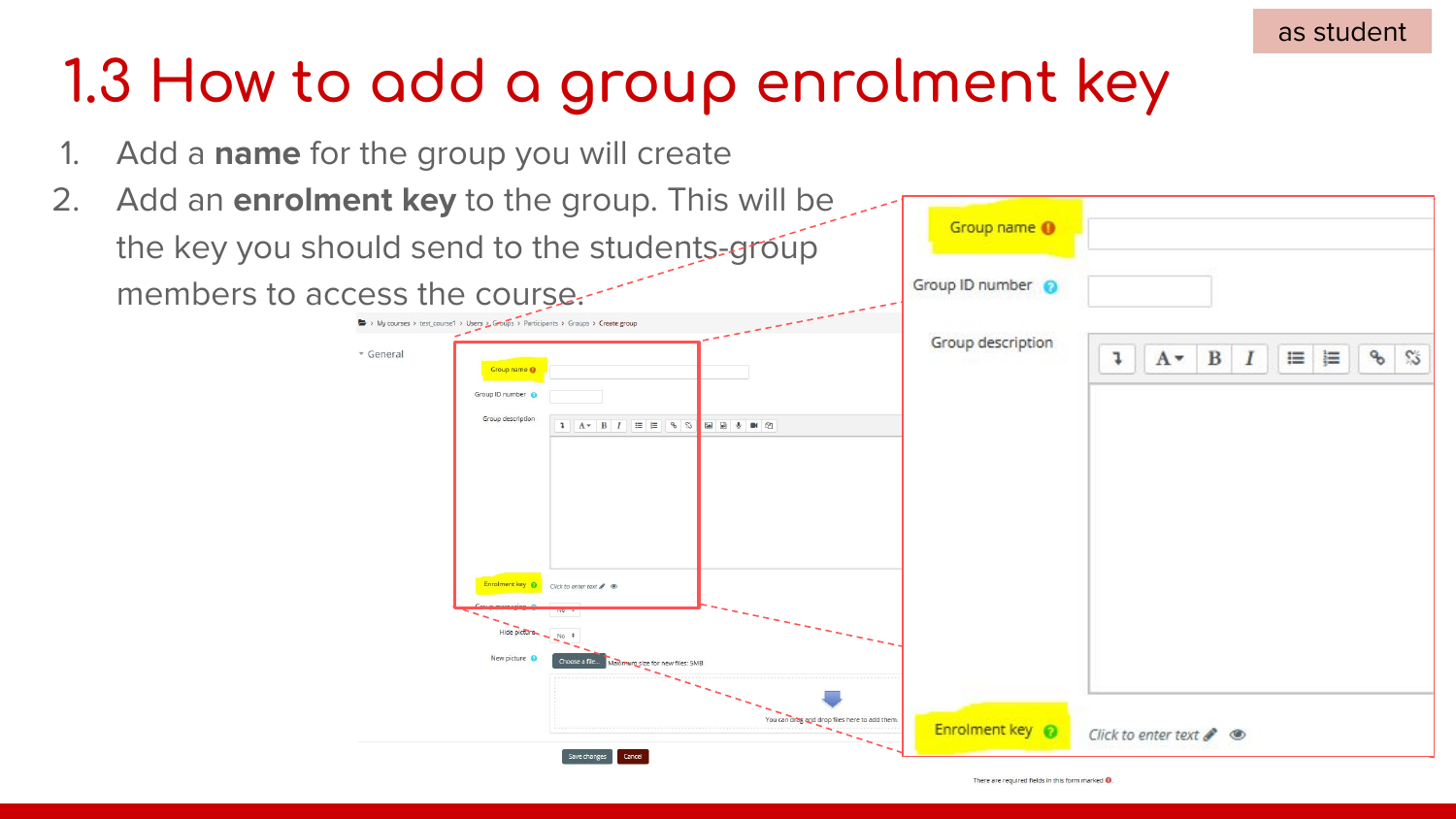#### **Note**

- If you do not set a master course enrolment key (slide 1.2) for the course, then anyone can enrol without a key and users will not be put into groups.
- Users in groups do not need to know the master course enrolment key, only their own group enrolment key.
- Users not in a group can use the master course enrolment key as usual
- Be careful not to use the same enrolment key for more than one group! A warning message will appear 'This enrolment key is already used for another group.'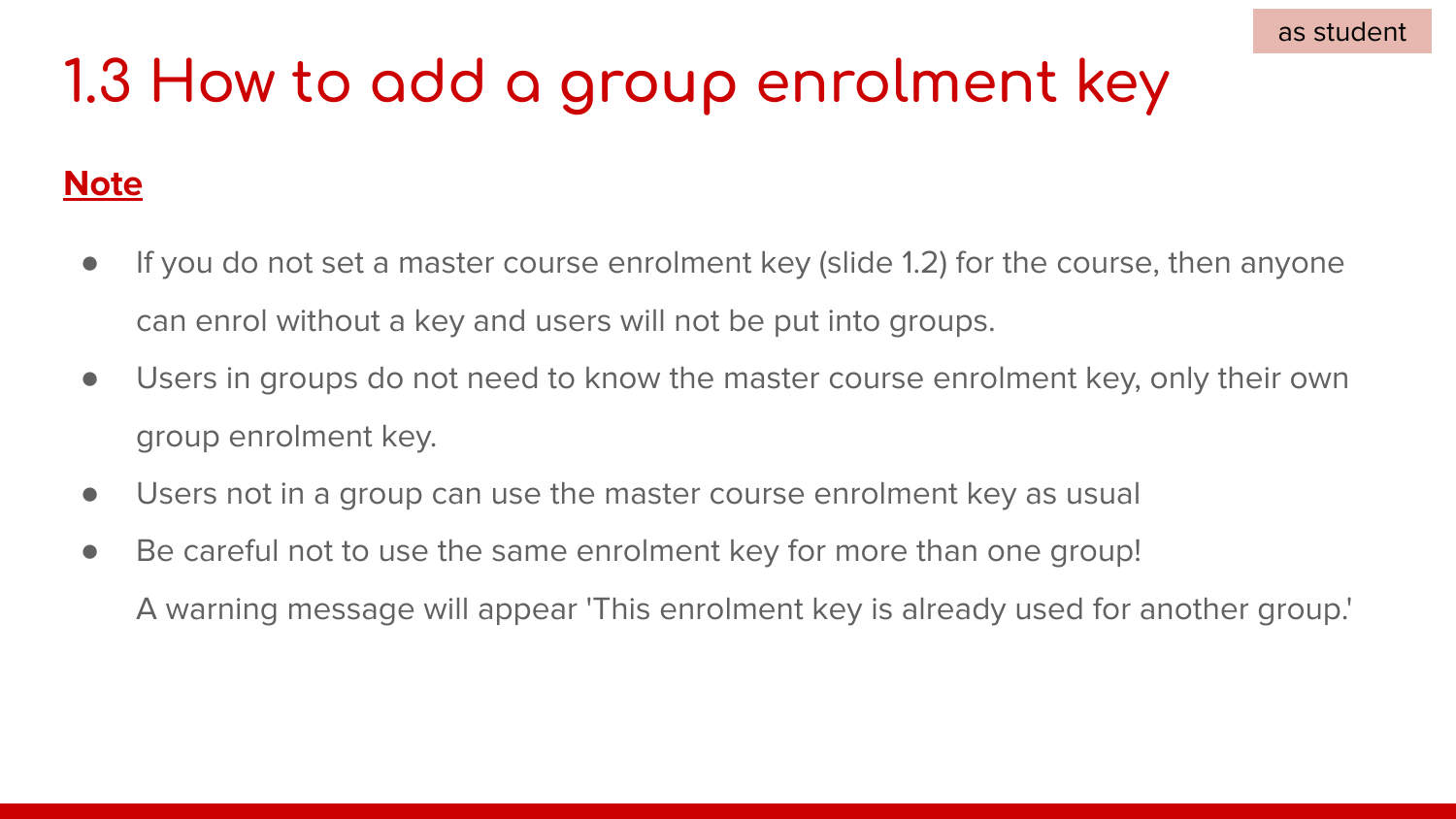### **2. How to add other users as teachers**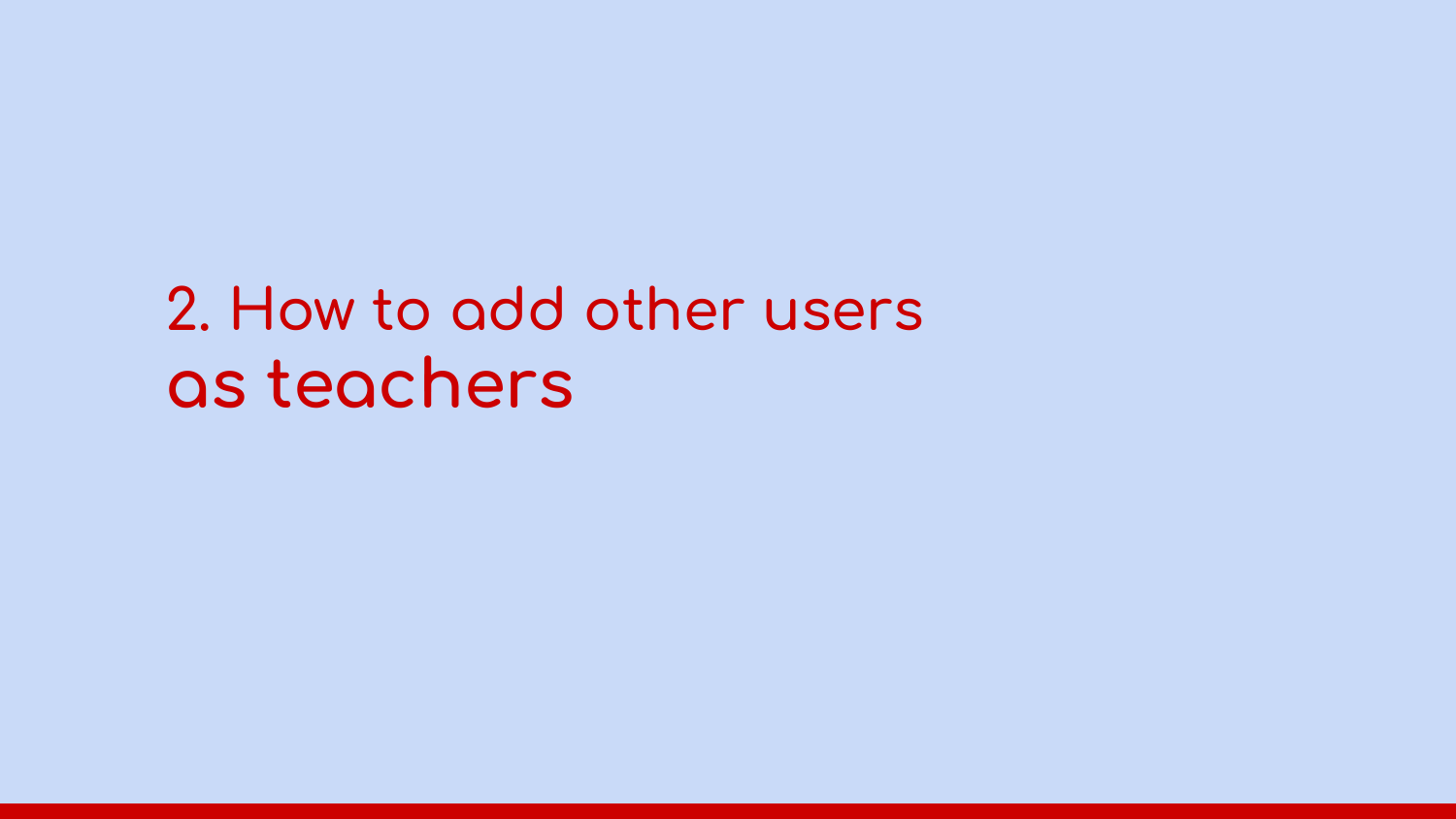#### **2.1 How to add other users as teachers**

At the bottom right menu, you select the course:



In the next menu (**Course administration**), select **Users**  > **Enrolled users**